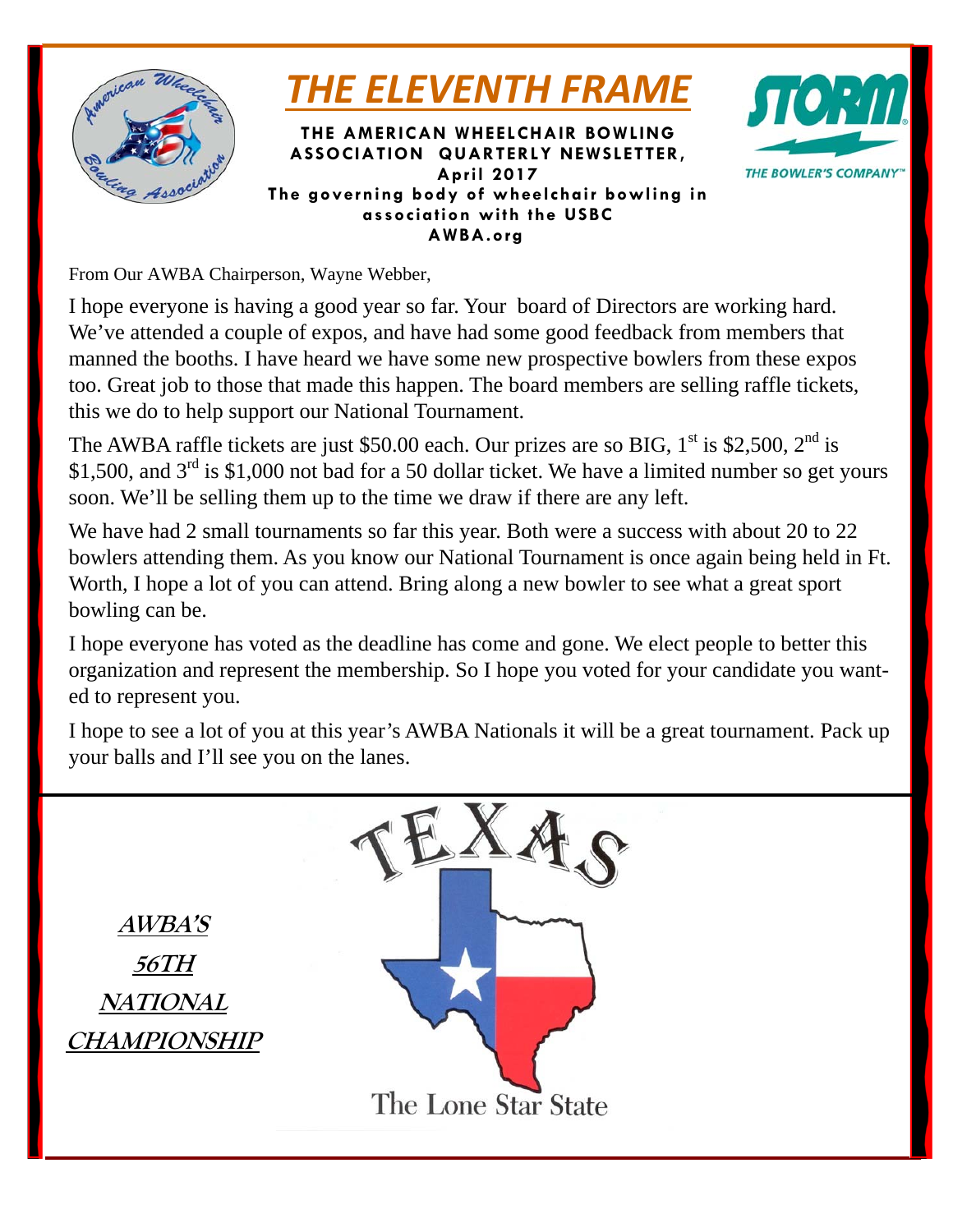#### **Gary Ryan, Treasurer**

2017 is off and running and what a great start we are having. The Florida Tournament as well as the Oklahoma Tournament were a success in most every area. Our membership continues to grow as were have welcomed 7 new members to the AWBA since January and a number of them have already participated in one of our tournaments. The AWBA first Annual Report will be available for your review on the website by the end of the month. Should you want a written copy, simply let me know and I will email you a copy. The AWBA was well represented at the Los Angeles Abilities Expo in March. Al Uttecht, Peter Arballo and Linda Pratt provided the support for our booth. There was a great deal of interest in learning more about wheelchair bowling and over 100 new email address were secured to maintain contact with those that expressed an interest. Our thanks goes out to those that helped in this effort. The AWBA will be in Las Vegas in April attending the USBC convention and providing information to those in attendance on the sport of wheelchair bowling. We are also involved in meeting with the Executive Director of the USBC as well as the President of the USBC board. The purpose of the meeting is to further develop the relationship between the two organization in a number of areas. We will report back to you the results of the meeting in a future newsletter. The 2017 Election is now over and the results have been delivered to our chairman. The results will be known once the Chairman releases them to the membership. We still need more participation in the election process as only 52 ballots were cast out of over 300 being mailed out. With the Annual Board of Directors meeting quickly approaching, a reminder that should you wish to submit a proposal for consideration by the board, please get it to me by April 30th. Your views are welcomed by the board members and any proposal will receive consideration. I would like to welcome Andy Bernt to the Board of Directors. Andy was appointed by our Chairman to replace Janet Korchak for the remainder of her term. Let me share a few things about the upcoming AWBA National Championships. We anticipate a large turn out for the Nationals a we already have 30 bowlers registered. The tournament committee has been working extremely hard to insure that things go well for the 56th Nationals in Ft. Worth. The first 50 that register will receive a dollar amount to offset some of the cost of your hotel stay. We have many wonderful raffle items as well as great silent auction items. The Up/Down is filling up fast and we anticipate a record crowd for this event. And we are returning to Billie Bob's of Texas for a great social highlighted by a "Washer" Contest and then back to Billie Bob's for the Award Banquet. Our guest speaker this year will be the incoming President of the National PVA. So, don't delay, get your registration in. This is going to be a wonderful event and I am proud once again to be your National Tournament Director. **Remember, "Silence is Golden unless you want to be heard".** 

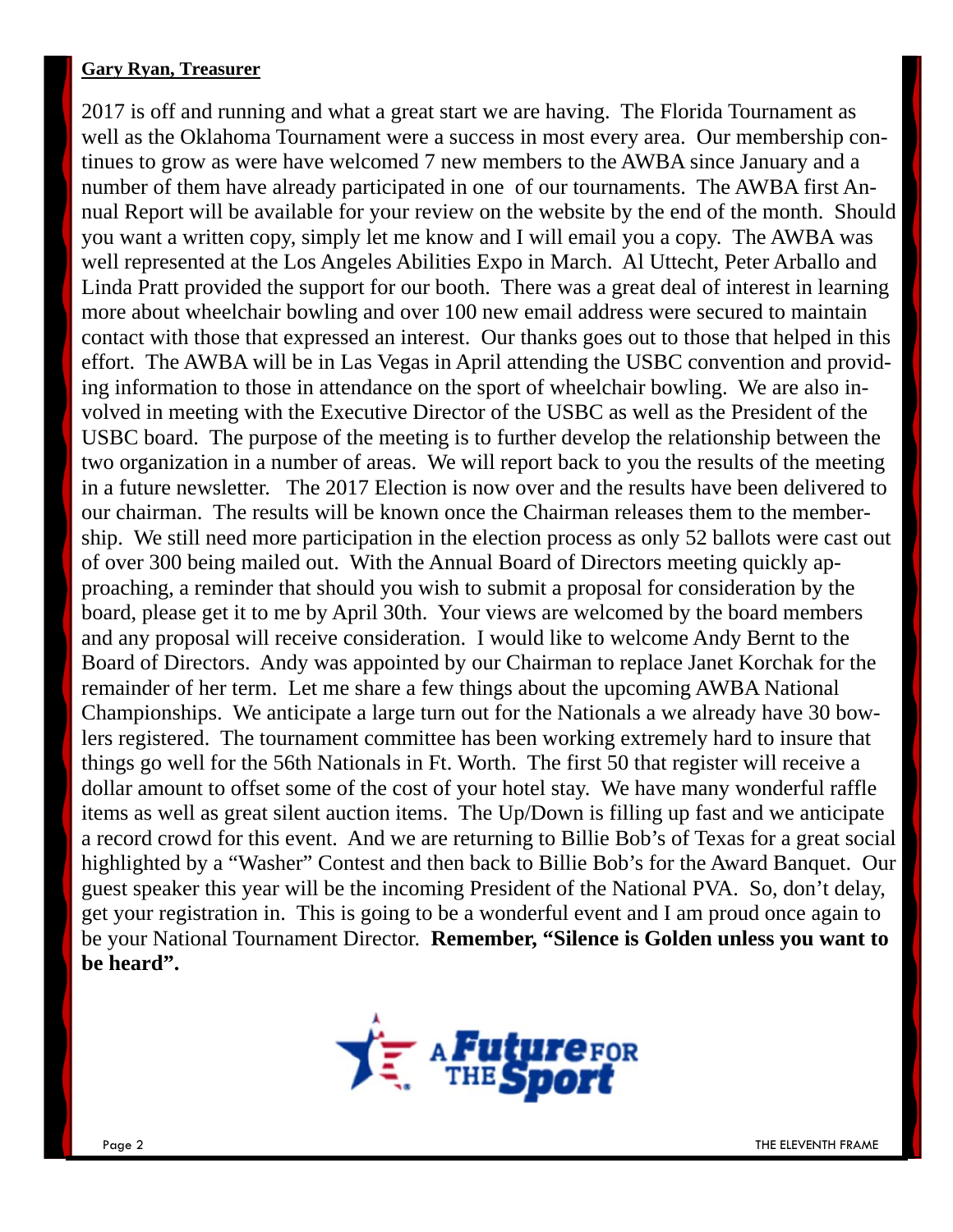**A Division:** 

 After the dust settled we had a total of 18 entries as some of our regulars were hospitalized and dealing with other issues that prevented them from participating this year. We wish better days ahead for Harold Bowman, Horace Boyd, Larry Chauncey and Paul Wolbert in particular.

 That said, the doubles had 8 teams entered with the final match between Rich Gabory and Ron Johnson going up against Wayne Webber and Dave Roberts with Rich and Ron winning the Doubles Crown.

 In the B division Millie Irizarry was defeated by Tom Maciosek (184-167). Keith Green pushed past Maciosek (225-193) before falling to John Bell (232-211). Top qualifier Chuck Karczewski also fell victim to Bell (235-194) as John won the B championship

 The matches in the A began with Phillip Daniel besting Rich Gabory (222-192) before losing to Henry Walters (234-195). Ron Johnson eliminated Henry (184-170) but was unsuccessful in ousting top qualifier, Roger Templar (228-193) who had bowled very consistently throughout the tournament.

Once again, Wayne and the staff at Pin Chasers did a fine job providing an excellent venue for our group.

Thanks to all who participated and made this a fun and memorable event, especially the out of state bowlers. Thank you Nancy for your expert scoring and boosting 50/50 funds with Kim Green and Pat Farrington. Thank you all!

 Lastly thanks to PVA National represented by Alan Earl, FGCPVA represented by Davis Celestine and our other sponsors for their continuing support. Hope to see more of you next year.

| л рітвіон.       |                    |     |                                                |             |         |      |     |     |
|------------------|--------------------|-----|------------------------------------------------|-------------|---------|------|-----|-----|
| P1               | Ent Hcp            |     | Name                                           | Scratch TTl | Hcp TTl | \$\$ | End | Adj |
| $\mathbf{1}$     | 170                | 36  | Roger Templar                                  | 2072        | 2504    | 800  | 172 | 172 |
| $\mathfrak{2}$   | 162                | 43  | Ron Johnson                                    | 1937        | 2453    | 500  | 161 | 161 |
| 3                | 159                | 45  | <b>Henry Walters</b>                           | 1864        | 2404    | 400  | 155 | 155 |
| 4                | 146                | 57  | <b>Phillip Daniel</b>                          | 1679        | 2363    | 300  | 139 | 141 |
| 5                | 145                | 58  | <b>Rich Gabory</b>                             | 1681        | 2377    | 200  | 140 | 140 |
| 6                | 171                | 35  | Dave Roberts                                   | 1936        | 2356    | 100  | 161 | 166 |
| $\boldsymbol{7}$ | 160                | 45  | Andy Bernt                                     | 1802        | 2342    |      | 150 | 155 |
| 8                | 161                | 44  | Wayne Webber                                   | 1768        | 2296    |      | 147 | 156 |
| 9                | 149                | 54  | <b>Terry Rock</b>                              | 1610        | 2258    |      | 134 | 144 |
| 10               | 142                | 61  | <b>Wally Farrington</b>                        | 1483        | 2215    |      | 123 | 137 |
|                  |                    |     | HHS - Rich Gabory 692, HHG - Roger Templar 247 |             |         |      |     |     |
|                  | <b>B</b> Division: |     |                                                |             |         |      |     |     |
| $\mathbf{1}$     | 87                 | 110 | John Bell                                      | 1070        | 2390    | 800  | 89  | 89  |
| $\overline{2}$   | 119                | 81  | Chuck Karczewski                               | 1448        | 2420    | 500  | 120 | 120 |
| 3                | 108                | 91  | Keith Green                                    | 1281        | 2373    | 400  | 106 | 106 |
| $\overline{4}$   | 130                | 72  | Tom Maciosek                                   | 1487        | 2351    | 300  | 123 | 125 |
| 5                | 113                | 87  | Millie Irizarry                                | 1261        | 2305    | 200  | 105 | 108 |
| 6                | 112                | 88  | Ed Linde                                       | 1202        | 2258    | 100  | 100 | 107 |
| 7                | 119                | 81  | Jim Coffey                                     | 1261        | 2233    |      | 105 | 114 |
| 8                | 131                | 71  | Norm Bissell                                   | 1259        | 2111    |      | 104 | 126 |

HHS – Keith Green 631, HHG – Chuck Karczewski 270

#### **500+**

Templar 544,513,510, 505; Gabory 518; Johnson 509, Roberts 505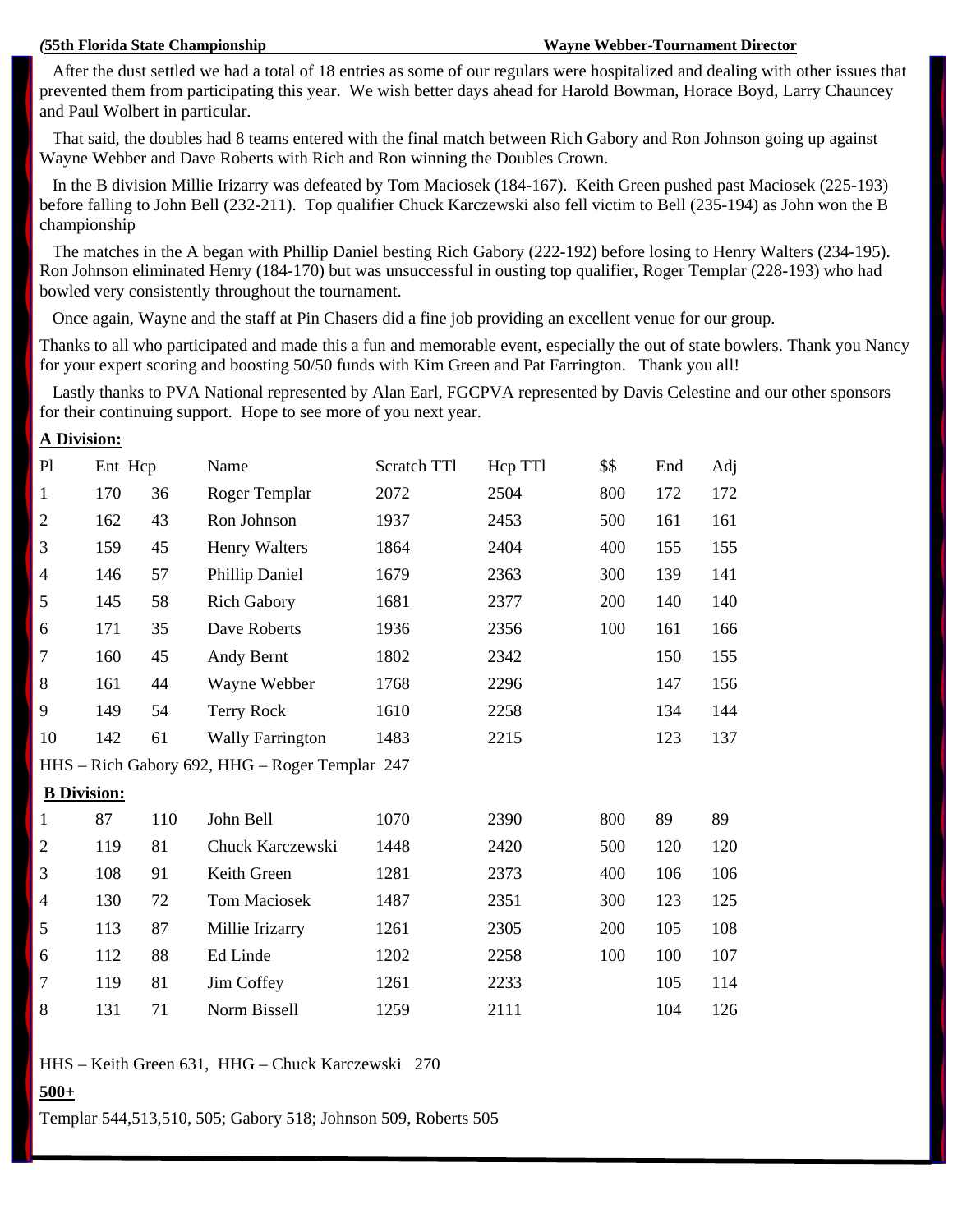#### **MID AMERICA PVA/AWBA INVITATIONAL RICH HARRELL-Tournament Director**

The Mid America Chapter of the Paralyzed Veterans of America strives to host the best wheelchair sports events on the PVA tournament trails. From bass fishing to billiards and bowling we try to be above average by hosting at the best facilities and providing the best prizes and payouts. Our bowling tournament proves this by hosting at the Firelake Bowling Center where the PBA Pros had competed just a few weeks earlier. Also we provided one of the largest prize pools with a \$1500.00 first prize in scratch, A Division and B Division. With our chapter paying 25 places and only 22 participants, everyone got checks

We thank the sponsors, without their support we could not host such a great event. The AWBA provided both financial and technical support. PVA provided a majority of the financial support as well as the shirts and trophies. Firelake Bowling Center provided the excellent facilities at a much-reduced cost. Storm provided a bowling ball and shirt certificate. STORMOR storage facilities in OKC provided monetary assistance. Once again, thanks to all of our sponsors.

We started the tournament without a computer program that most other tournaments use, therefore Scott Ellis entered and calculated all data by hand and did an excellent job. Thank you Scott! Thanks also to Bill Kokendoffer (chapter president), his wife Belinda Kokendoffer and Lisa Herrera for help with the 50/50s and raffles. Thanks again to Scott Ellis for his photography.

Doubles started on Thursday with 9 teams. After a 3-game set, 8 teams rolled off on a tournament style elimination. Kavin Monroe and Kenneth Hill won over Mike Deloach and Eddie Hutchens. Dave Nelson and Tom Richey placed in the money at third. Everyone had a fun time and got to bowl with new friends.

The UP/DOWN 9 PIN NO TAP event was held on Friday night and everyone had a great time. Kavin Monroe and his team won, followed by Stephen Smith and his 3 lady team members for second. We plan on making it even bigger and better next year.

The singles competition started Friday for 2 sets of 3 games. Shawn Beam won the \$40.00 bounty for the first 4 bagger, Mike Brewer won the bounty for the first turkey even though he had a 4 bagger and Kenneth Hill took home the prize for shooting (5) strikes in a row.

After Saturdays 2 sets, the 22 bowlers were ready to wrap it up on Sunday. The scratch roll offs started after the fifth set of 3 was completed. In scratch division, Kenneth Hill finished fifth since he did not compete on Sunday. Phillip Daniels (4) took on Mike Deloach (3) who won 186-168. Next Mike bowled against Shawn Beam (2) with Shawn winning 192-165. Shawn then went on to win the scratch division over top qualifier, Eddie Hutchens (1) 192-180. Congratulations to Shawn. In the handicap A DIVISION

Local bowler Gil Herrera (5) bowled against Gary Poole (4) with Gil winning 189-185. Next Gil bowled Kevin Schaefer (3) and Kevin won 231-155. Mike Brewer (2) beat Kevin 212-185. The number one qualifier, Kenneth Mumford (1) now faced Mike for the championship. Kenneth bowled a great game to defeat Mike 271-226. Congrats to Kenneth. The B DIVISION roll offs started with Addis Gonte (5) defeating Kavin Monroe (4) 239-212. Addis then defeated Bryan Shaner (3) 201-199. Addis then lost to Stephen Smith (2) 197- 266. Stephen then bowled against Ivenhoe (Tom) Richey (1) who had the High Handicap game and the High Handicap Series. Ivenhoe won 244-219. Congratulations to him for bowling his best ever. Also, congratulations to Kenneth Hill for High Handicapped Game of 272 and to Eddie Hutchens for High Scratch Series of 630.

Thanks to all who participated and to those who worked to make this great event possible.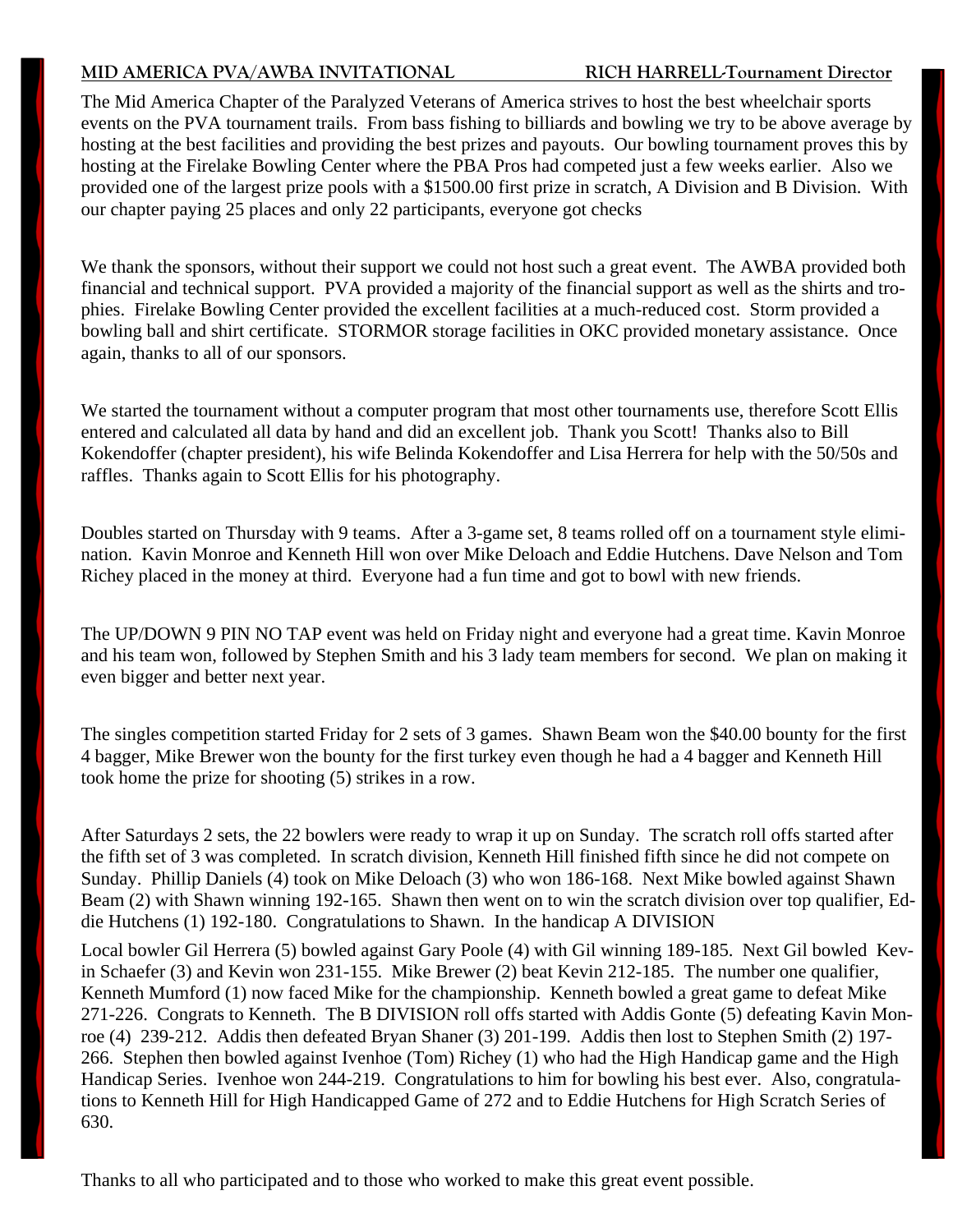



| "STRIKES, SPARES, GREAT SHOTS" |                    |        |                 |        |        |        |        |  |
|--------------------------------|--------------------|--------|-----------------|--------|--------|--------|--------|--|
| January thru July, 2017        |                    |        |                 |        |        |        |        |  |
| <b>Name</b>                    | $200+$             | $250+$ | $500+$          | $550+$ | $600+$ | $650+$ | $700+$ |  |
| Shawn Beam                     | 214,235            | 270    |                 |        |        |        | 719    |  |
| Paul Cook                      |                    |        | 503             |        |        |        |        |  |
| <b>Rich Gabory</b>             |                    |        | 518             |        |        |        |        |  |
| <b>Eddy Hutchens</b>           | 245, 226, 212, 216 |        |                 |        | 625    |        |        |  |
| Ron Johnson                    |                    |        | 509             |        |        |        |        |  |
| <b>JK</b> Johnston             | 201                |        |                 |        |        |        |        |  |
| Dave Roberts                   | 202                |        | 505             |        |        |        |        |  |
| Gary Ryan                      |                    |        | 526             |        |        |        |        |  |
| Roger Templar                  | 211                |        | 544,513,510,505 |        |        |        |        |  |

Updating of the *SPARES, STRIKES, AND GREAT SHOTS* will be reflected on a 3 month interval. Please report them using the Awards form on the AWBA.org website or email them to Gary Ryan to insure they are received. The 6 AWBA National Awards presented at the National Awards Banquet are scores reported between April 1 2016 thru March 31, 2017 and must be reported by the 1st of April, 2017.

# *2017AWBA Tournament Schedule*

| <b>DATES</b>        | <b>BOWLING CENTER</b>                                       | <b>T'MNT DIRECTOR</b>       |
|---------------------|-------------------------------------------------------------|-----------------------------|
| June 6th thru 10th  | <b>AWBA National Championships City View Lanes</b>          | Gary Ryan, 713-849-9052     |
| July 6th-9          | <b>Thunderbowl</b><br><b>Great Plains PVA/AWBA Int'l</b>    | Dave Nelson, 402-208-4841   |
| Aug 24-27           | <b>MSCPVA Invitational</b><br><b>King Pin Lanes</b>         | Mark Shepherd, 719-210-5733 |
| Seot 23-25          | <b>Brunswick Zone</b><br>Mid Atlantic PVA/AWBA Invitational | 804-794-7447<br>Jimmy May,  |
| <b>Nov 30-Dec 3</b> | Nevada PVA/AWBA Invitational<br><b>Strike Zone</b>          | Julie Johnson, 702-646-0040 |

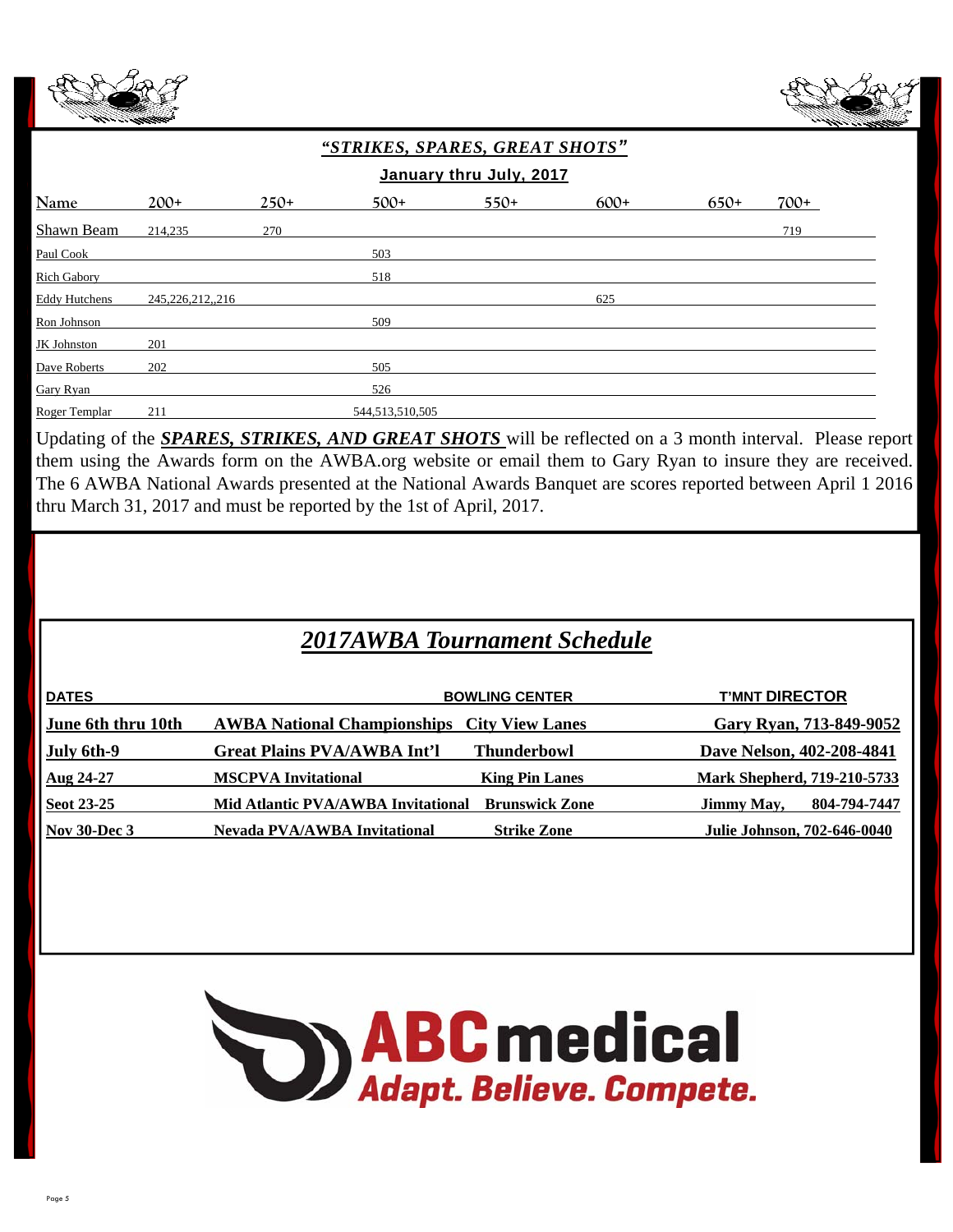

# **LOGO INFUSION!!! THE BRAND CHOSEN BY THE AWBA FOR ALL JERSEY'S AND APPARELL THE BRAND THE PROS CHOOSE!!**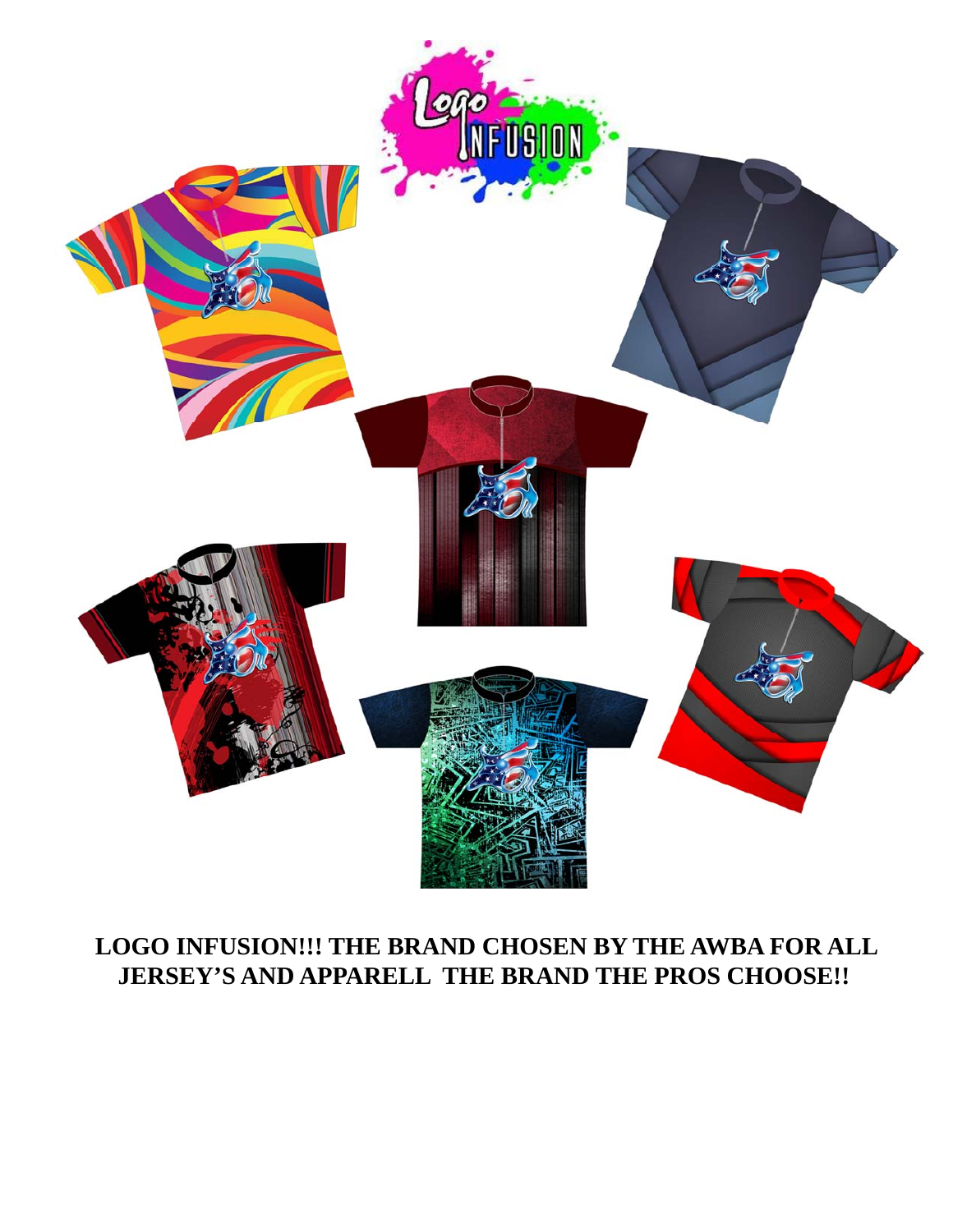#### *AWBA Rankings Through 2016 Las Vegas*

#### *Scratch Division*

Mark Shepherd Shawn Beam

Walt Roy

Eddy Hutchens

George Holscher

Peter Arballo

Curt Wolff

Dave Roberts

Ron Johnson

Doug Dalton

#### *"A" Division*

Phillip Daniel David Nelson John Budd Andy Bernt Gary Ryan Terry Rock Wayne Webber Kenneth Hill

Gary Poole

### *"B" Division*

Kenneth Mumford Jim Coffey Allen Neu Doug Buerta

Harvey Clowers

Mike Brewer

JT Terry

Chuck Karczewski

Bryan Hill

Gil Herrera

To view the full list of bowlers and their rankings and the explanation as to how the rankings are done, go to www.awba.org.

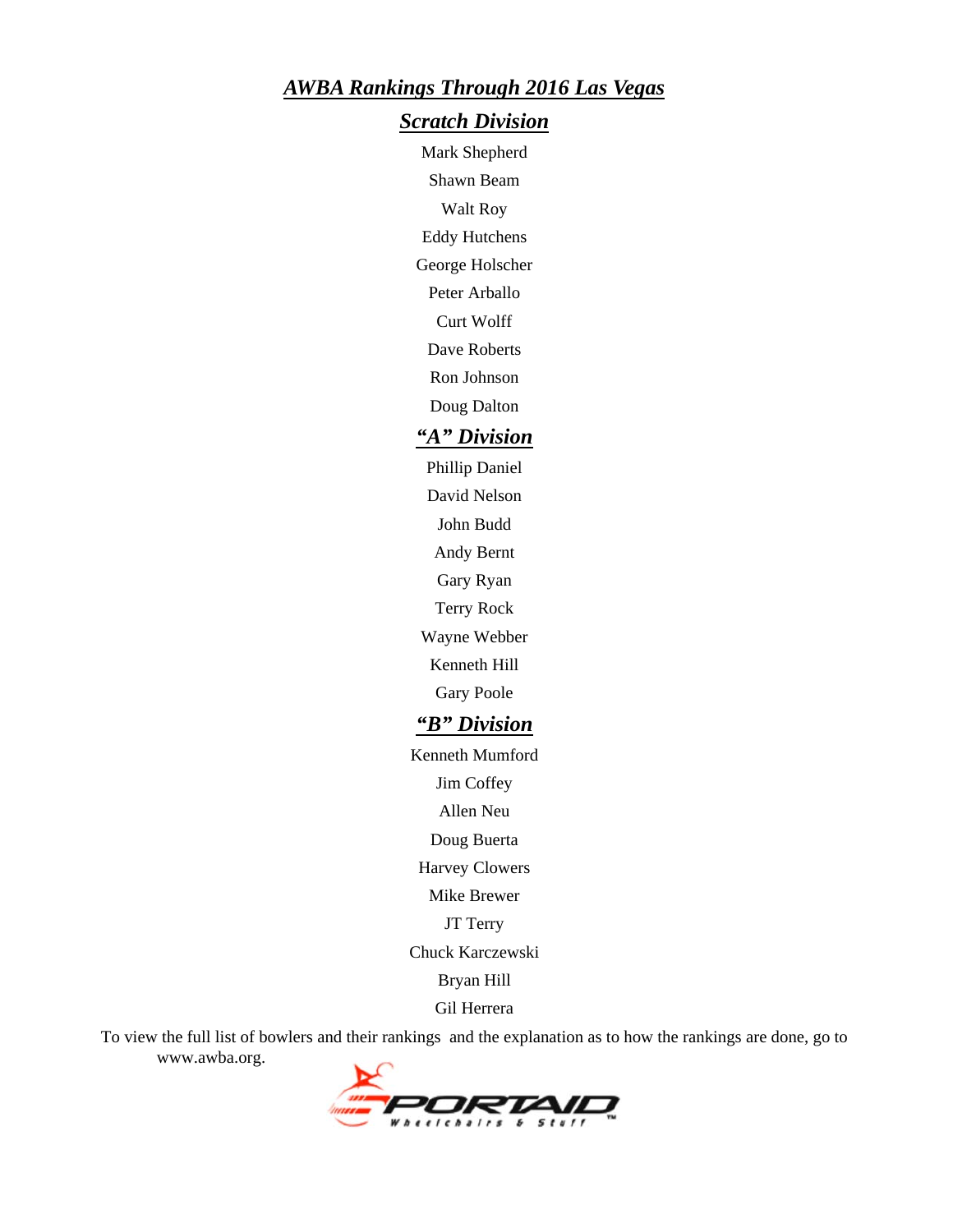### NEW AWBA LOGO PATCH NOW AVAILABLE. CONTACT A BOARD MEMBER TO RECEIVE ONE





#### **IN MEMORY OF THOSE THAT PASSED**

**Bobby Willis**, a long time member of the AWBA pasted away in March. Bobby had been ill for quite some time but never lost his love for life. A great family man, the last AWBA tournament he bowled in was in Houston at the AWBA Nationals in 2010. He brought his entire family with him to the event. On a personal note, I didn't know him well but the time I spent with him made me feel as though I had known him forever. He hosted the 2007 AWBA Nationals in Tulsa, Oklahoma.. Bob will be missed by many but his love for his family and friends will always be something that he will be remember for. RIP Bobby

**Don Trigg** has gone to meet his maker. Bob passed away after a long illness. Bob lived in Kansa and was still bowling. RIP Don.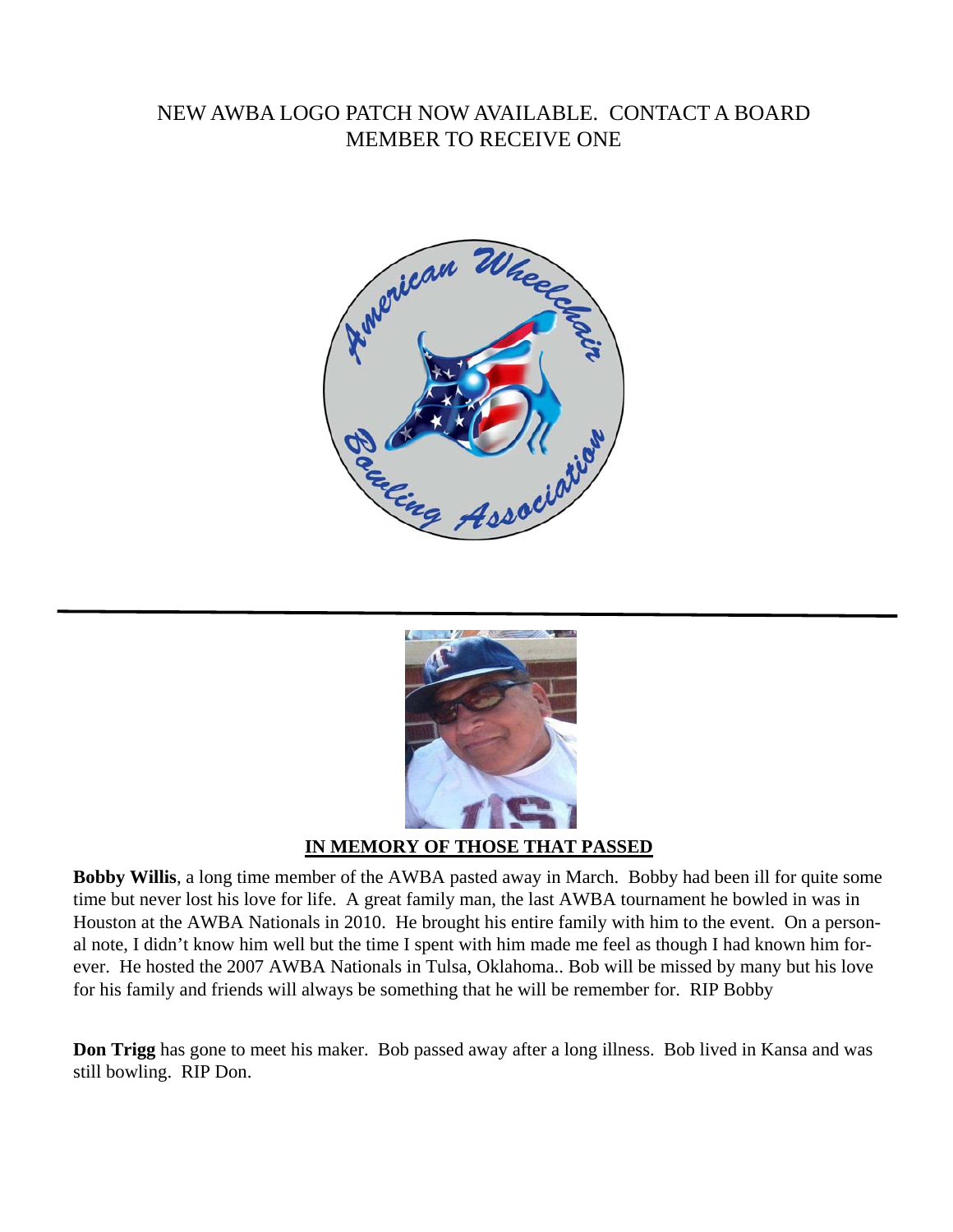| 56 <sup>TH</sup> AWBA NATIONAL CHAMPIONSHIPS<br>June 6 <sup>th</sup> thru June 10th                                                                                                                             |  |                                                                         |                           |                             |  |  |  |  |
|-----------------------------------------------------------------------------------------------------------------------------------------------------------------------------------------------------------------|--|-------------------------------------------------------------------------|---------------------------|-----------------------------|--|--|--|--|
| <b>CITY VIEW LANES</b>                                                                                                                                                                                          |  |                                                                         |                           |                             |  |  |  |  |
| <b>Entry - Closing Date – May 1st, Postmark to receive National Shirt</b>                                                                                                                                       |  |                                                                         |                           |                             |  |  |  |  |
| <b>Payment by May 20</b>                                                                                                                                                                                        |  |                                                                         |                           |                             |  |  |  |  |
|                                                                                                                                                                                                                 |  | <b>After May 1st entry no National Jersey offered</b>                   |                           |                             |  |  |  |  |
|                                                                                                                                                                                                                 |  |                                                                         |                           |                             |  |  |  |  |
| <b>Games Bowled At:</b><br>$\text{AWBA} \#$ USBC $\#$                                                                                                                                                           |  |                                                                         |                           |                             |  |  |  |  |
| <b>City View Lanes</b><br>6601 Oakmont Blvd                                                                                                                                                                     |  |                                                                         |                           |                             |  |  |  |  |
| Ft. Worth, Texas 76132                                                                                                                                                                                          |  | <b>SHIRT SIZE:</b> _________ Collar: Polo Style____ Tournament Style___ |                           |                             |  |  |  |  |
| <b>Mail Entry To:</b>                                                                                                                                                                                           |  | Singles Entry Fee                                                       |                           | \$125.00                    |  |  |  |  |
| Gary Ryan, TD                                                                                                                                                                                                   |  | Up/Down                                                                 |                           |                             |  |  |  |  |
| 16006 Congo Lane                                                                                                                                                                                                |  | Doubles                                                                 |                           |                             |  |  |  |  |
| Houston, Texas 77040                                                                                                                                                                                            |  | Team                                                                    |                           | \$30.00                     |  |  |  |  |
| (H)713-849-9052 (Cell)713-444-7588                                                                                                                                                                              |  | Side Pot (Scratch)                                                      |                           |                             |  |  |  |  |
|                                                                                                                                                                                                                 |  | Side Pot (Handicap)                                                     |                           | $$15.00$ $\qquad$           |  |  |  |  |
|                                                                                                                                                                                                                 |  | Banquet                                                                 |                           | $$35.00$ $\qquad$           |  |  |  |  |
|                                                                                                                                                                                                                 |  | Number Attending --___<br>Wednesday Night Social                        |                           | (Y (X))                     |  |  |  |  |
|                                                                                                                                                                                                                 |  | How many will attend Social<br><b>TOTAL</b> -----------                 | $\boldsymbol{\mathsf{S}}$ |                             |  |  |  |  |
|                                                                                                                                                                                                                 |  | Paying by Check_____                                                    |                           | Credit Card____             |  |  |  |  |
| <b>Please Print:</b>                                                                                                                                                                                            |  |                                                                         |                           |                             |  |  |  |  |
| Name                                                                                                                                                                                                            |  |                                                                         |                           |                             |  |  |  |  |
|                                                                                                                                                                                                                 |  |                                                                         |                           |                             |  |  |  |  |
|                                                                                                                                                                                                                 |  |                                                                         |                           | $City$ $City$ $Size$ $Size$ |  |  |  |  |
|                                                                                                                                                                                                                 |  |                                                                         |                           |                             |  |  |  |  |
| <b>CHECK DIVISION ENTERING:</b>                                                                                                                                                                                 |  | SCRATCH HANDICAP                                                        |                           |                             |  |  |  |  |
| <b>AVERAGE VERIFICATION: Entering Average will be the highest average of either the AWBA Tournament Average or</b>                                                                                              |  |                                                                         |                           |                             |  |  |  |  |
| your USBC book average using bowl.com. No League Averages accepted unless you are a new bowler having a league av-                                                                                              |  |                                                                         |                           |                             |  |  |  |  |
| erage with at least 21 games bowled.<br>Highest 2016 USBC Sanctioned League Average ________________                                                                                                            |  |                                                                         |                           |                             |  |  |  |  |
|                                                                                                                                                                                                                 |  |                                                                         |                           |                             |  |  |  |  |
| Highest Summer League 2016 Sanctioned League Ave:                                                                                                                                                               |  |                                                                         |                           |                             |  |  |  |  |
| Senior $(65+)$ (BIRTHDAY OR N/A)                                                                                                                                                                                |  |                                                                         |                           |                             |  |  |  |  |
| Please pay all fees with one check made payable to: 56 <sup>th</sup> AWBA National Tournament and mail to 16006<br>Congo Lane, Houston, Texas or simply pay via Credit Card at AWBA.org with the donate button. |  |                                                                         |                           |                             |  |  |  |  |
| Confirmation of your entry will be returned via email with your entering average.                                                                                                                               |  |                                                                         |                           |                             |  |  |  |  |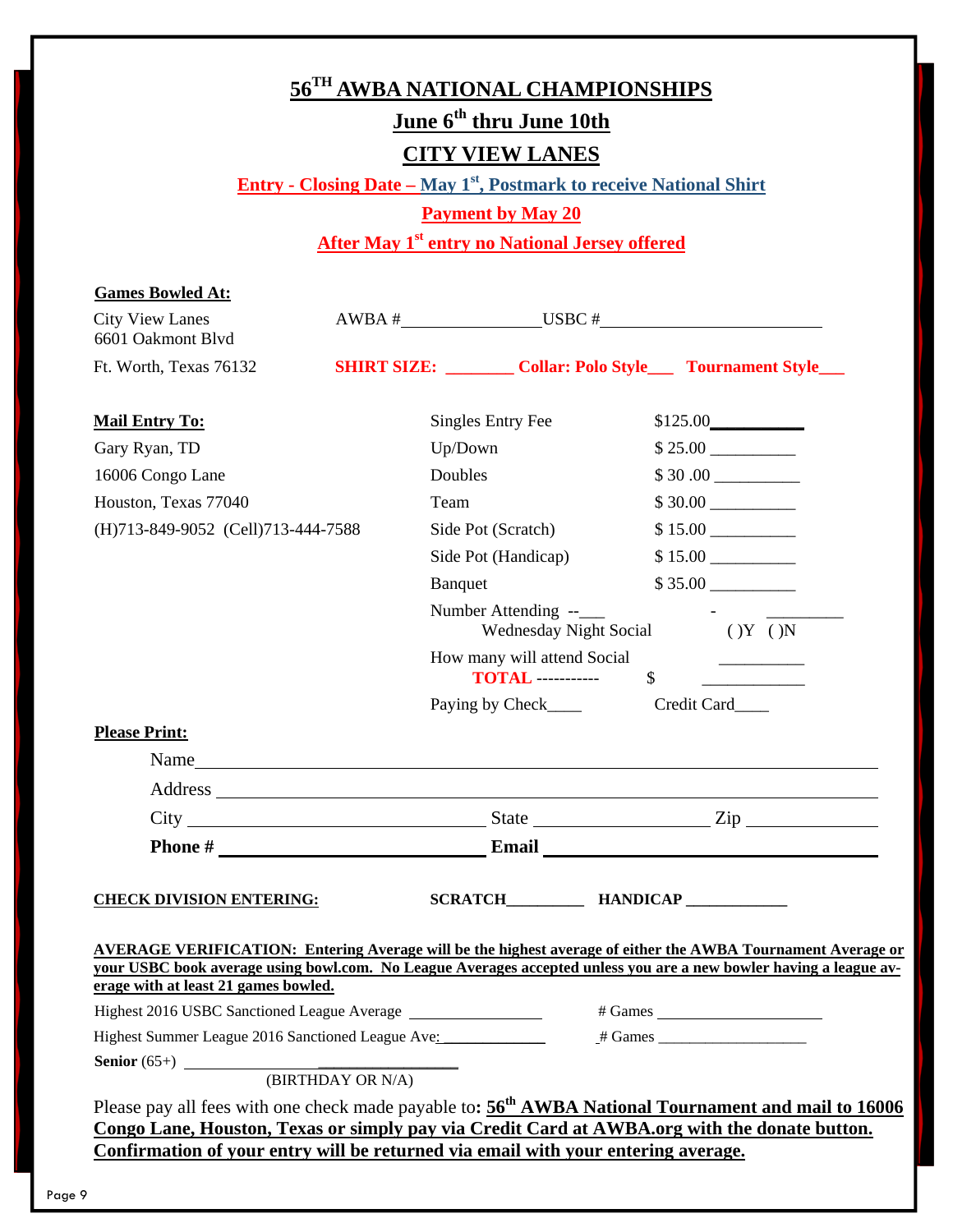





# **GREAT PLAINS PVA/AWBA INVITATIONAL JULY 6TH THRU 9TH**

Start making plans to join us at the 1st Annual Great Plains PVA/AWBA Invitational. David Nelson and his committee are putting together a great event at Thunderbowl Lanes and you don't want to miss it. Entry forms and other material will be up on the website in a few weeks.